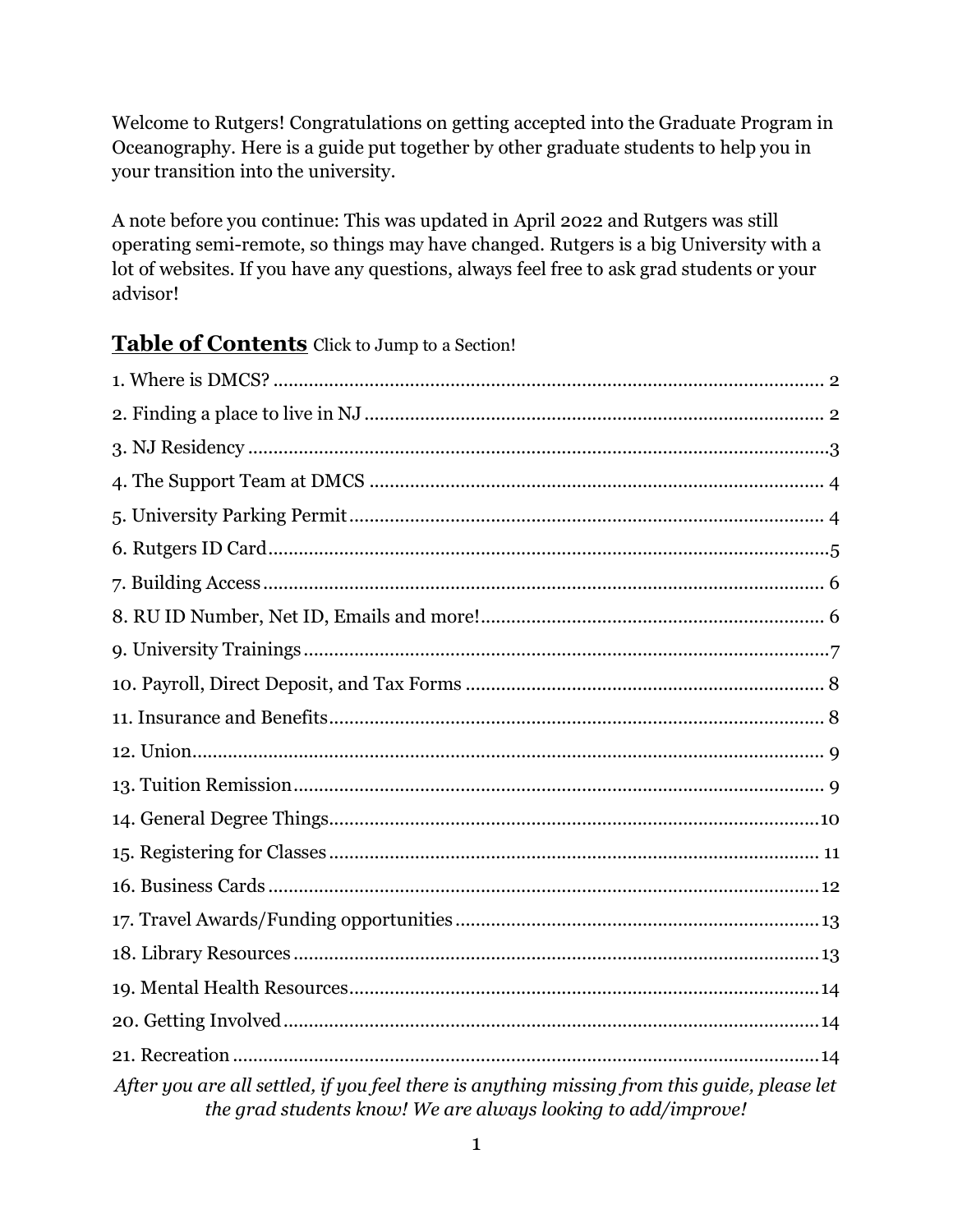# <span id="page-1-0"></span>**1. Where is DMCS?**

The Department of Marine and Coastal Studies (DMCS) is under the School of Environmental and Biological Sciences (SEBS) in the School of Graduate Studies (SGS). DMCS is home to the Graduate Program in Oceanography (GPO), the Operational Oceanography Masters Program, as well as other undergraduate degree programs.

DMCS is located at 71 Dudley Road New Brunswick, NJ 08901-8520 on the Cook/Douglass Campus.

Department Website:<https://marine.rutgers.edu/>

## <span id="page-1-1"></span>**2. Finding a place to live in NJ**

Highland Park (right across the river from New Brunswick) is a popular place for grad students to live. It is easy to get to downtown New Brunswick, the train station, campus, etc. from Highland Park via car, walking, and bike. Housing ranges from apartment complexes to private rentals.

Other areas include North Brunswick, New Brunswick, Piscataway, and Somerset. These are all roughly 10-20 minutes away from the DMCS building. Rutgers also offers on campus graduate student housing. This could be a convenient, move-in ready option, however most of our students opt to live off campus.

Useful websites:

Rutgers has a website that provides resources for students who are living in the offcampus community!

The Rutgers off-campus housing website:

<http://ruoffcampus.rutgers.edu/index.php?HousingSearch=1>

Rutgers partners with a site called Places4Students where landlords can post their rentals that are specifically tailored towards students. You can also look at roommate profiles!

[Places4students.com](http://places4students.com/index)

Other useful websites to look through include Zillow, Apartments.com, etc. Sometimes you can find places on Facebook Marketplace or Craigslist. There is also Rutgers (RU) Housing, Sublets, & Roommates (New Brunswick Campus) Facebook group that has listings. This is *not* affiliated with Rutgers University.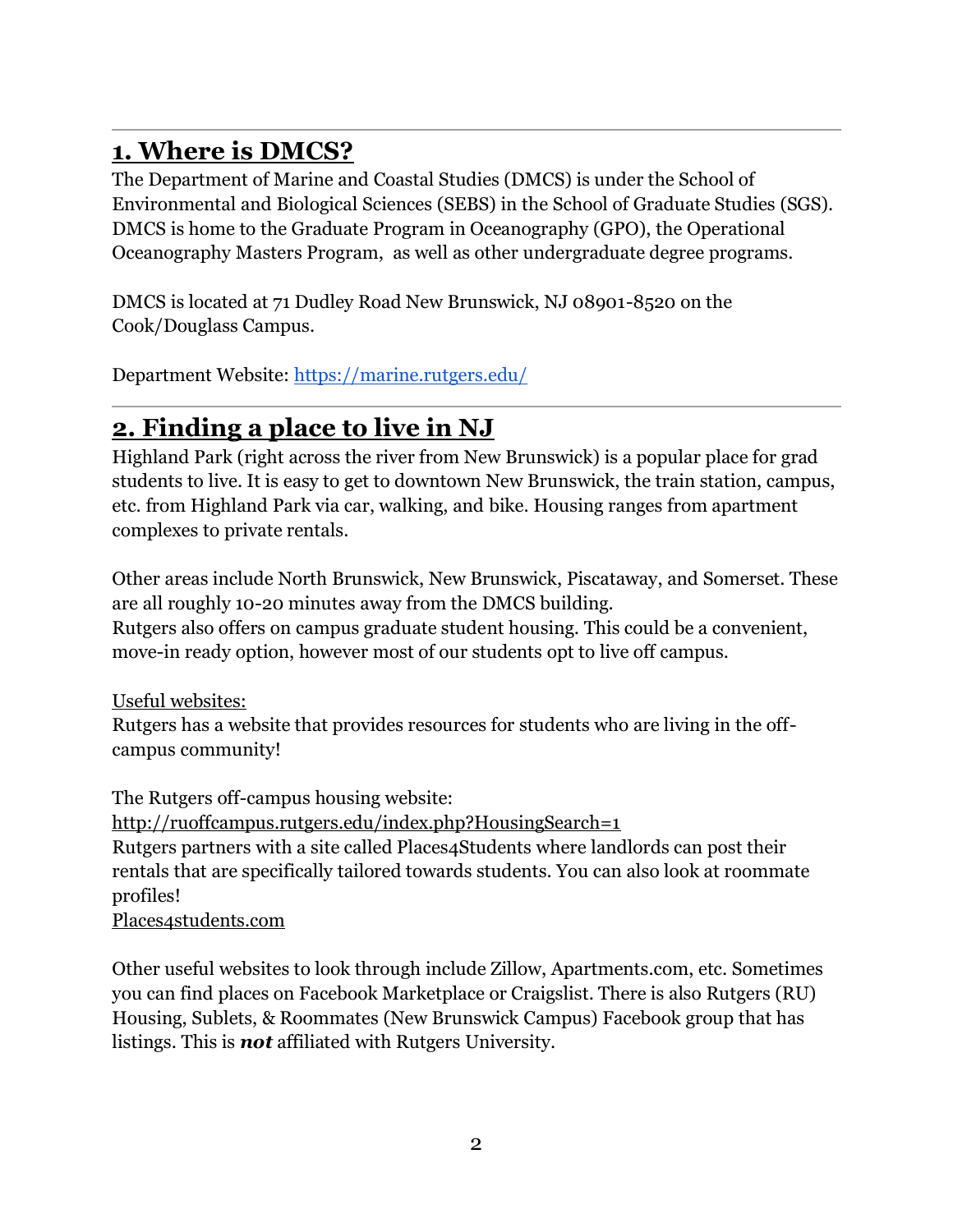As always, be sure *to be careful of scammers.* Here is a useful article about Rental Scams:

[https://www.avail.co/education/guides/a-tenants-guide-to-finding-an-apartment/how](https://www.avail.co/education/guides/a-tenants-guide-to-finding-an-apartment/how-to-spot-a-rental-scam)[to-spot-a-rental-scam](https://www.avail.co/education/guides/a-tenants-guide-to-finding-an-apartment/how-to-spot-a-rental-scam) 

### Other Resources:

The Graduate Student Association (GSA) Market is a university-wide mailing list where people post about housing as well as selling and searching for various items. When you sign up, check the box that groups listings into daily emails to minimize the spamming.

### [https://email.rutgers.edu/mailman/listinfo/gsa\\_market](https://email.rutgers.edu/mailman/listinfo/gsa_market)

Here is an ongoing list of useful questions to ask landlords when renting: [https://docs.google.com/document/d/1oId7iqH86pi2eNd51EdiPl0hAPkypLNOeAQFfE](https://docs.google.com/document/d/1oId7iqH86pi2eNd51EdiPl0hAPkypLNOeAQFfERztLo/edit?usp=sharing) [RztLo/edit?usp=sharing](https://docs.google.com/document/d/1oId7iqH86pi2eNd51EdiPl0hAPkypLNOeAQFfERztLo/edit?usp=sharing)

On campus Graduate Student housing: <http://ruoncampus.rutgers.edu/graduate-student-housing/>

## <span id="page-2-0"></span>**3. NJ Residency**

It's *not* 100% necessary, but if you are not already a NJ resident, it could be useful that you change your residency. Before changing your residency, be sure to talk with your advisor about it.

You must be a NJ resident for a year before you will be granted resident status, so it is essential that you change your residency quickly. The best way to "prove" residency is to get a NJ driver's license or other photo identification card and to register to vote in NJ.

All of this can be done at the NJ Motor Vehicle Commission (MVC, aka the DMV). The NJ MVC website describes the evidence you need to collect to prove residency and other procedures involved in relocating to the state:

<https://www.state.nj.us/mvc/drivertopics/movetonj.htm>[http://www.state.nj.us/mvc/L](http://www.state.nj.us/mvc/Licenses/) [icenses/](http://www.state.nj.us/mvc/Licenses/)

Due to COVID, this has been done via *appointment only.* If you are transferring a license from out of state (i.e. switching from one state to NJ), there are specific MVC offices for this. You can't just book an appointment at any MVC.

Appointments book up quickly, so be sure to check the MVC for more details. The best way to secure an appointment is to check the appointment booking website first thing in the morning. This is when the system refreshes with open slots from cancellations from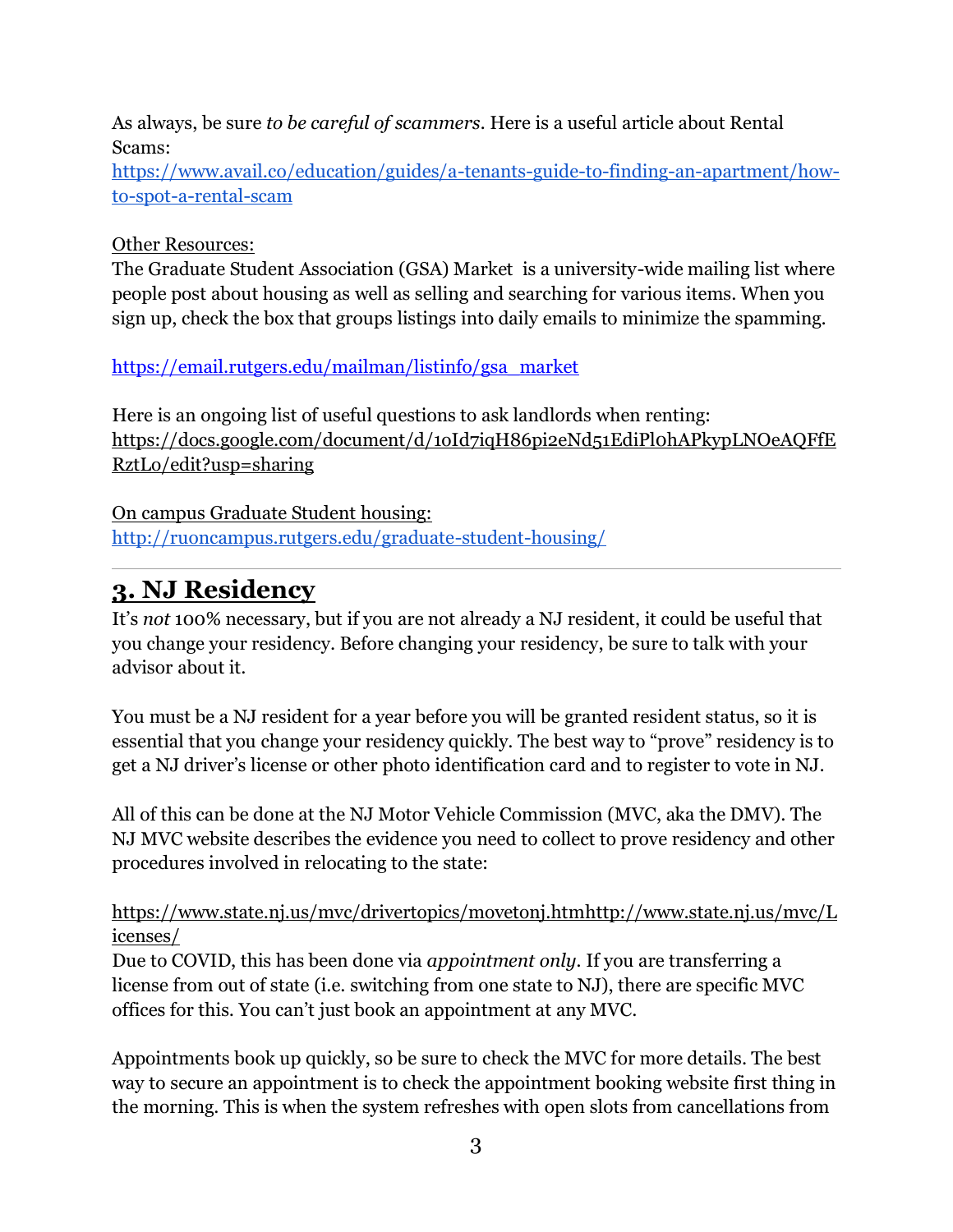the day prior, you may be lucky enough to get an appointment this way. If not, you may be waiting for a little bit.

You can file for instate tuition in your third semester. It can be done a week or two before the end of the semester and applied retroactively to that semester. The application for instate tuition and details on the process are available here:

<https://nbregistrar.rutgers.edu/grad/residency.htm> Direct link to PDF form: <https://scarlethub.rutgers.edu/wp-content/uploads/ResidencyFillable-5.22.20.pdf>

The application and the documents have to be notarized. This is free if you do it in the Graduate Registrar's office, but you have to make sure the notary is there at the time you want to file your application. Ultimately, forms must be delivered to the Administrative Services Building, 65 Davidson Rd, Rms 200 A-L, on Busch campus.

There are a lot of useful graduate student forms here: <https://grad.rutgers.edu/academics/forms?&location=23>

# <span id="page-3-0"></span>**4. The Support Team at DMCS**

The Support Team at DMCS helps us all! They can be found in the front office, or some are upstairs. From payroll and reimbursements to room access and IT help, they are great people to know!

<https://marine.rutgers.edu/our-team/support-team/>

*Faculty, Staff and Other Students:* 

On the DMCS website, you can find the emails of nearly everyone in the department, including other graduate students under the "People" tab.

Graduate Program Director: Dr. Yair Rosenthal [\(rosenthal@marine.rutgers.edu\)](mailto:rosenthal@marine.rutgers.edu) Department Chair: Dr. Oscar Schofield [\(oscar@marine.rutgers.edu\)](mailto:oscar@marine.rutgers.edu)

# <span id="page-3-1"></span>**5. University Parking Permit**

As a TA (teaching assistant) or GA (graduate assistant), you are entitled to a Rutgers Faculty/Staff parking permit that is proportional to your salary. You can claim a temporary parking pass when you first arrive by bringing your "appointment letter," the letter accepting you into the program and describing your assistantship, to the Department of Transportation Services in the Public Safety Building at 55 Commercial Avenue, or by corresponding by email.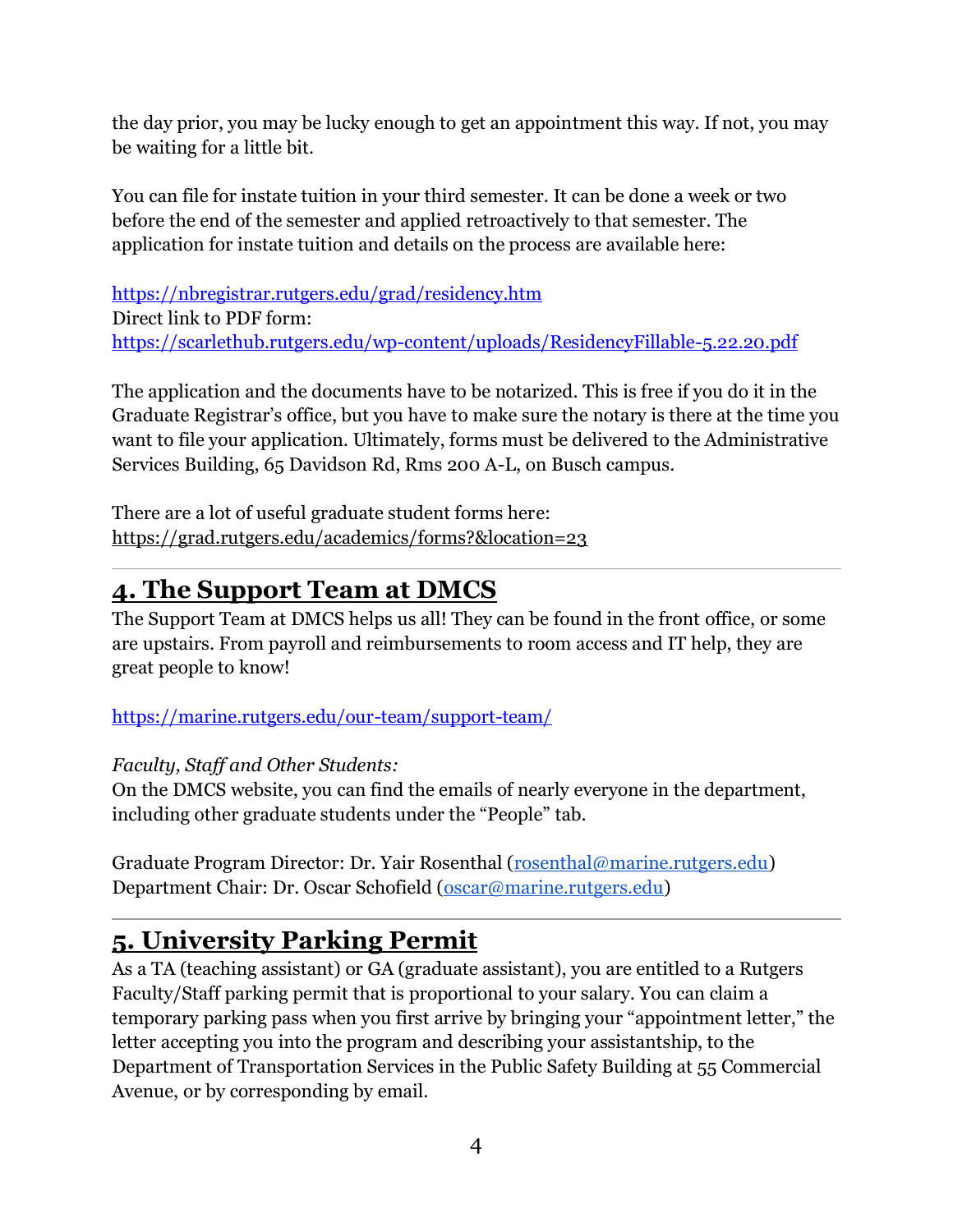You must apply for your real parking permit after your first paycheck. As a TA/GA, your parking permit will cost around +/- \$30 each year.

A lot of times, the TA/GA permit does not appear in the parking portal, so you will need to contact the RU Department of Transportation Services (DOTS) via inquiry form. You just need to say something simple like, "I'm a graduate student on a GA/TA, can you change my status in your system so my parking permit option shows up?" \*Note: sometimes they are difficult to contact so be sure to follow up if you receive no response

For more information on parking, visit the RU Dept. of Transportation Services website:

<https://ipo.rutgers.edu/dots> Help Website: [https://DOTSHelp.rutgers.edu](https://dotshelp.rutgers.edu/)  Help Inquiry Form: [https://dotshelp.rutgers.edu/ru\\_dots?id=dots\\_get\\_help&sys\\_id=0ac4a5dbdb65fc105a](https://dotshelp.rutgers.edu/ru_dots?id=dots_get_help&sys_id=0ac4a5dbdb65fc105a54230bd3961949) [54230bd3961949](https://dotshelp.rutgers.edu/ru_dots?id=dots_get_help&sys_id=0ac4a5dbdb65fc105a54230bd3961949)

## <span id="page-4-0"></span>**6. Rutgers ID Card**

Being that TA/GA's are employees and students of Rutgers, you will typically get a Faculty/Staff ID at New Employee Orientation. You can also get a Student ID. Some of the grad students in the department have a faculty/staff ID and others have a student ID. It shouldn't matter which one you get.

Your ID card can be used at the library, the gym, intramural sports, etc. and gives you access to your office and other spaces you need access to at DMCS.

Due to COVID, employee orientation has been done online, but this may change soon! To request an ID, you must first submit a photo of yourself to the online portal. To request an RU ID remotely, you must submit a case with UHR OneSource (Rutgers HR Department) at (732) 745-SERV (7378) or [rutgers.service-now.com/hrportal.](http://rutgers.service-now.com/hrportal)

If there are any issues, you can always go to the Administrative Service Building (ASB) II at 57 US Highway 1 New Brunswick, NJ 08901. For more information about RU ID cards visit here:

Faculty/Staff ID:<https://ipo.rutgers.edu/publicsafety/iam/staff-faculty-guest-id>

Student ID:<https://ipo.rutgers.edu/publicsafety/iam/student-id>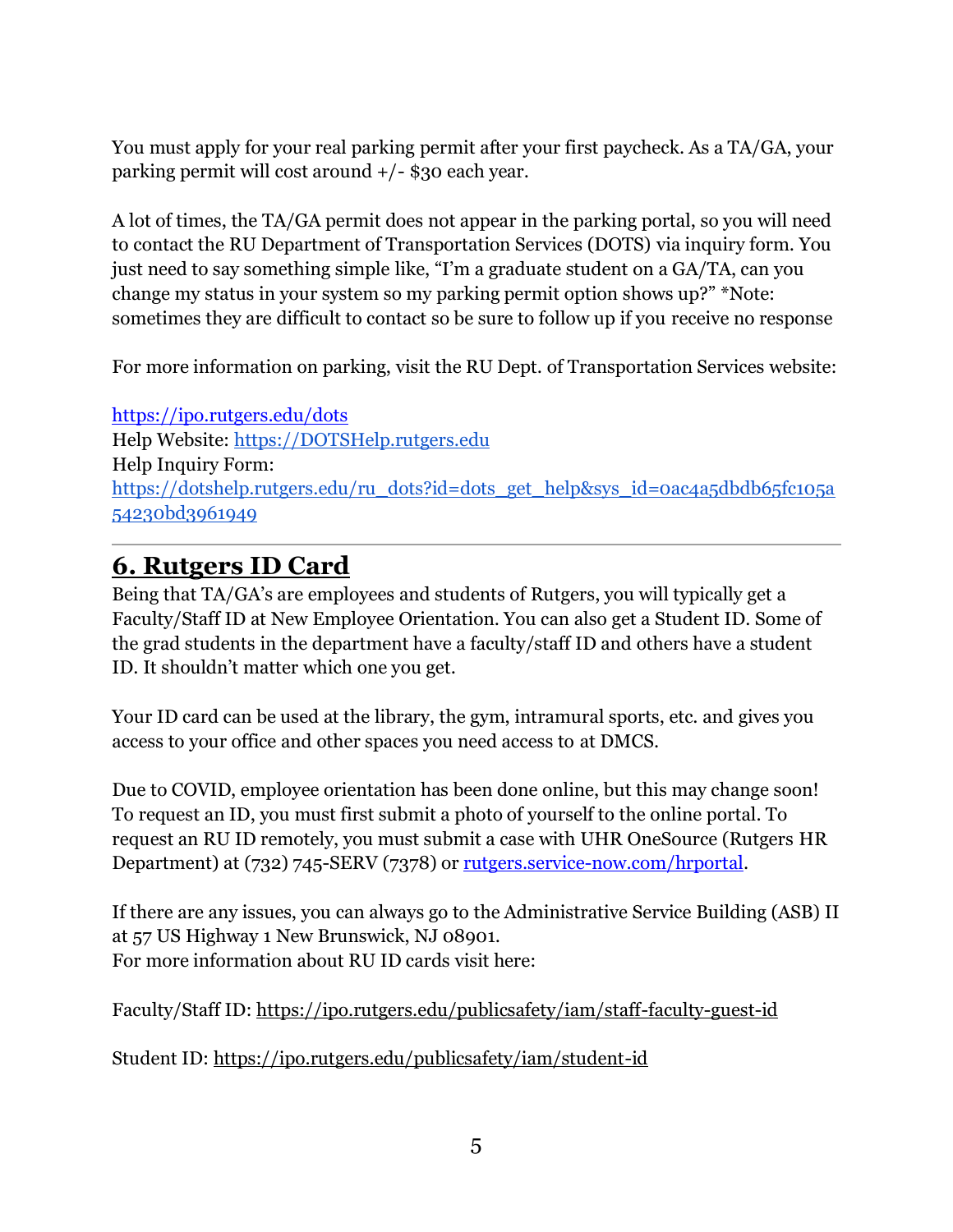You may get your student ID card one week prior to the start of class at any RUconnection card office with a valid government-issued form of photo ID. These cards are used at the library, the gym, intramural sports, etc. See the following website for more information:

<https://ipo.rutgers.edu/publicsafety/id-location>

Note: You also will have an RU ID number, which is essentially your student ID number.

### <span id="page-5-0"></span>**7. Building Access**

Now that you have your RU ID card, you should talk with your adviser about what offices, lab spaces, storage spaces, etc. you should get access to in the building. Lillian Lee (Room 104) will issue you access via your RU ID card. In some cases, she will issue keys and a card for accessing the building after hours with a \$10 cash deposit. We would strongly recommend getting a key for the courtyard in the middle of the building – it's a good place to lock a bike and eat lunch.

Your office key will also open Room 203 (a conference room) if you ever need to get in when it is locked.

You can also get a key to your desk so that you can lock the drawers if you wish to leave valuables in them (e.g. purse, laptop, etc.). There have been instances of things being stolen out of open offices in the building, so it is suggested that you do not leave valuables out. To acquire a desk key, tell Lillian Lee the letters/number on the lock on your desk.

## <span id="page-5-1"></span>**8. RU ID Number, Net ID, Emails and more!**

When you get your university acceptance from Graduate Admissions, they will include steps to creating your NetID (your Rutgers's portal login), and an email address. You also are assigned an RU ID number, which is essentially your student ID number. Do not make an @scarletmail.rutgers.edu account. DMCS is on the Office365 Rutgers Connect System

An important distinction: Your RU ID number is considered sensitive information to be kept private. Your netID is not considered sensitive information and is asked for often. my.Rutgers.edu is a portal to all things Rutgers. You register for classes, view your tuition bills, submit reimbursement requests, view paychecks, W-2's for taxes, and more in this portal. It's a lot of information all at once and can be overwhelming but take on one section at a time and you can master the myRutgers portal.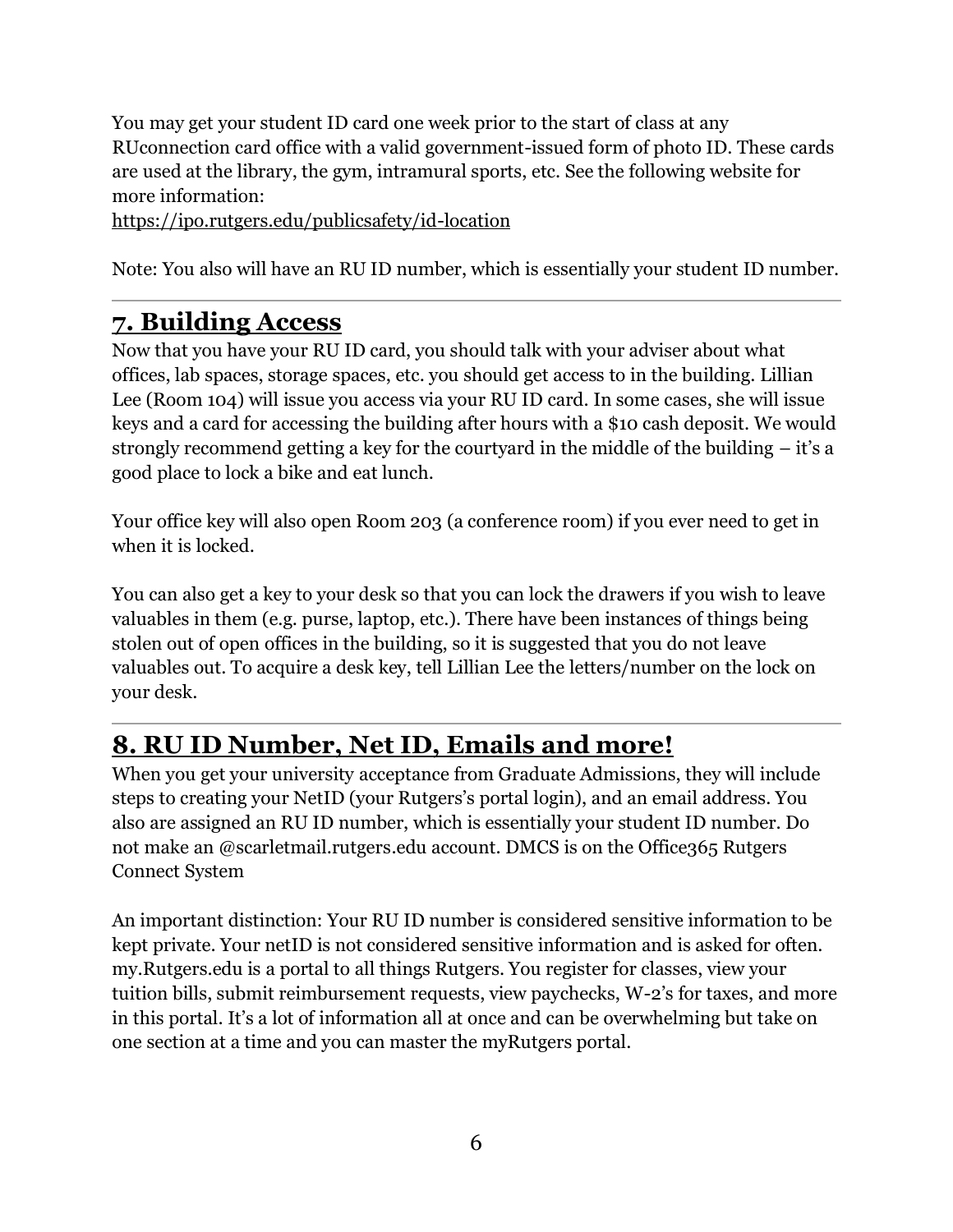At DMCS, you get email address @marine.rutgers.edu. You should talk to the Graduate Program Director or DMCS tech support about being set up with a DMCS email address. At the same time, ask to be added to the GPO and DMCS email lists and register your computer on the relevant networks (DMCS, Tuckerton, etc.). It will also be a good idea to ask your adviser about what printer to use. There is no uniform procedure throughout the building.

Your @rutgers.edu @marine.rutgers.edu will be connected, Rutgers University will issue you an array of other email addresses that you'll have to keep track of as well. The list of email addresses is in constant flux, but you'll figure it out. If you made an @scarletmail.rutgers.edu email address please talk to IT as they can force your @rutgers.edu to go to your @marine.rutgers.edu

You can check your DMCS email through the **[Office 365 webpage](https://connect.rutgers.edu/)** or with Outlook. Checking email with other applications now violates University policy.

DMCS Office 365 Web Application: [https://connect.rutgers.edu](https://connect.rutgers.edu/)

In order to join the University Wifi, you need to add Rutgers secure network profile to your device. There will be steps on how to do this when you first join the network, but just don't be alarmed when it asks you to download something to your device!

More information about the NetID and RUID can be found here: [https://scarlethub.rutgers.edu/registrar/personal-information-updates/ruid](https://scarlethub.rutgers.edu/registrar/personal-information-updates/ruid-information/)[information/](https://scarlethub.rutgers.edu/registrar/personal-information-updates/ruid-information/)

# <span id="page-6-0"></span>**9. University Trainings**

There is official university training you have to complete before being allowed to drive university vehicles, conduct lab research, work with animals, etc. You should talk with your adviser, lab manager, and/or Lora McGuinness (mcguinne@marine.rutgers.edu) to identify which training(s) will be relevant to your graduate experience. Resources for a few relevant trainings are listed below:

- Defensive driving: <http://rues.rutgers.edu/defense.shtml>
	- This is now a 6 hour, self-paced online course (April 2022)
- Lab safety: [http://rehs.rutgers.edu/rehs\\_train.html](http://rehs.rutgers.edu/rehs_train.html)
- IACUC: [https://research.rutgers.edu/animal-care/institutional-animal-care](https://research.rutgers.edu/animal-care/institutional-animal-care-and-use-committee)[and-use-committee](https://research.rutgers.edu/animal-care/institutional-animal-care-and-use-committee)
- Human Subjects: [https://research.rutgers.edu/researcher-support/research](https://research.rutgers.edu/researcher-support/research-compliance/human-subjects-protection-program-irbs)[compliance/human-subjects-protection-program-irbs](https://research.rutgers.edu/researcher-support/research-compliance/human-subjects-protection-program-irbs)

You must renew your lab safety training annually. This can be done in person or online. We would recommend doing it online here: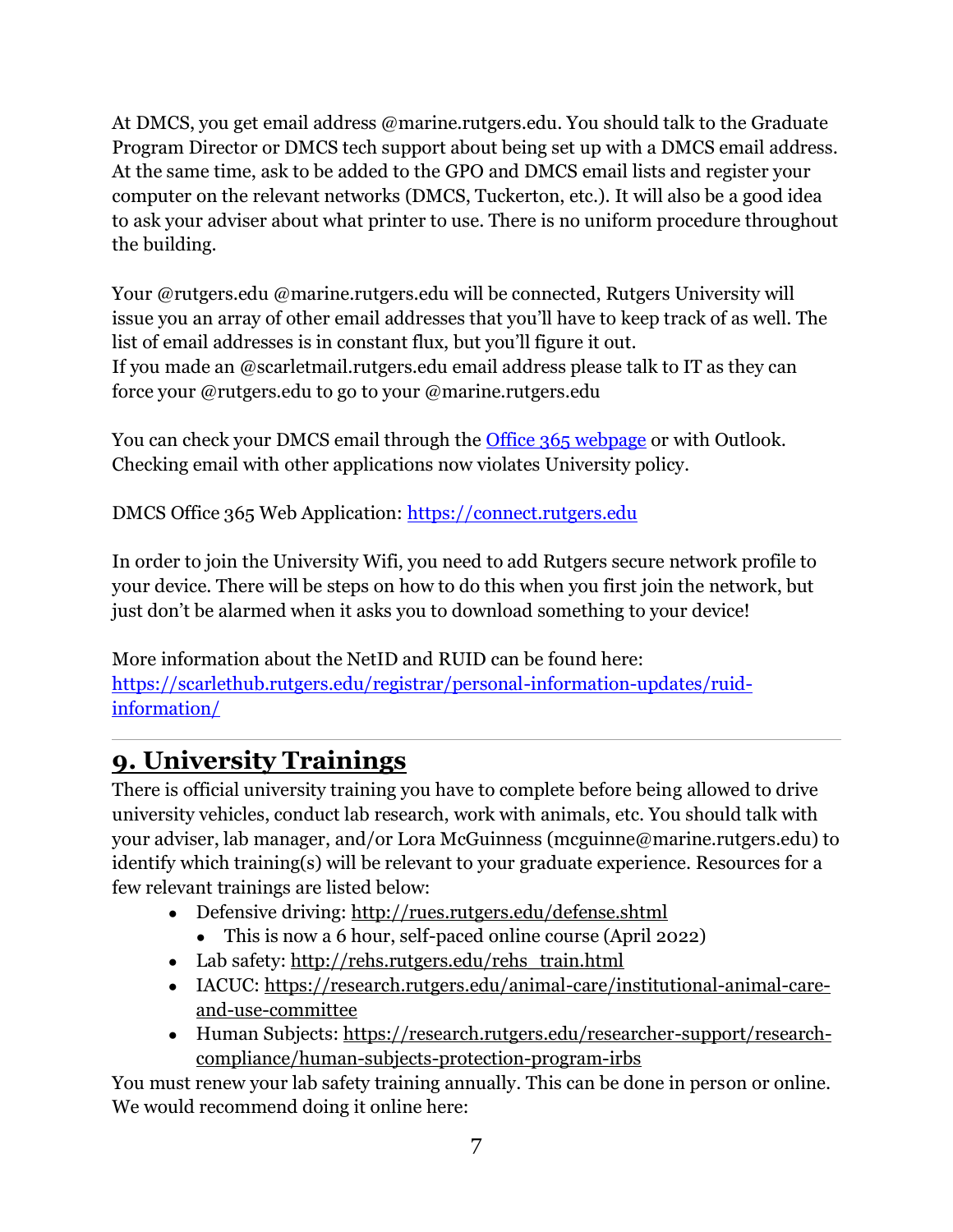### [http://rehs.rutgers.edu/online\\_training/rtk\\_train/frameru.html](http://rehs.rutgers.edu/online_training/rtk_train/frameru.html)

If you do the Defensive Driving course and become certified to drive university vehicles, there are a number of faculty and campus organizations with trucks and vans that can be borrowed for research, teaching, or outreach purposes with gas and mileage charged to a grant. This is often easier/cheaper than renting a vehicle from an outside rental company.

### <span id="page-7-0"></span>**10. Payroll, Direct Deposit, and Tax Forms**

The pay period is biweekly with pay day being on Fridays. You can receive your paycheck in a few ways: via direct deposit (most common), via a physical check, or through a debit card. You can enroll in direct deposit on the myRutgers.edu portal. Your first paycheck will come as a physical check. In the myRutgers.edu portal, you can also access your electronic W-2 tax form. If you do not opt in to receive your W-2 electronically, the University will send a paper version to the permanent address they have listed for you.

#### [https://my.rutgers.edu](https://my.rutgers.edu/)

### <span id="page-7-1"></span>**11. Insurance and Benefits**

As a TA/GA, you are entitled to Health Benefits through Rutgers, also known as the STATE Health Benefits Plan (SHBP). The insurance rates for SHBP are scaled to your income. You are not required to enroll if you already have health insurance.

Note: this is different from student health insurance, also known as Student Health Insurance Plan (SHIP). The student health insurance is automatically added to your tuition bill but must be waived *every semester* if you already have health insurance or even if you are enrolled in SHBP! **You must waive it every semester or you will be charged each semester.** 

You can do this by viewing your tuition bill on the my.Rutgers.edu portal and there should be a link there that leads you to waiving the insurance. This is an example of a charge that the student would be responsible for.

For employee health benefits, visit this page: <http://uhr.rutgers.edu/benefits/benefits-overview>

On this page, you'll also find information about other benefits we are eligible for. These include 1) a program which takes money out before taxes to pay for commuting costs if you use public transportation, 2) medical expenses not covered by insurance, and 3) childcare.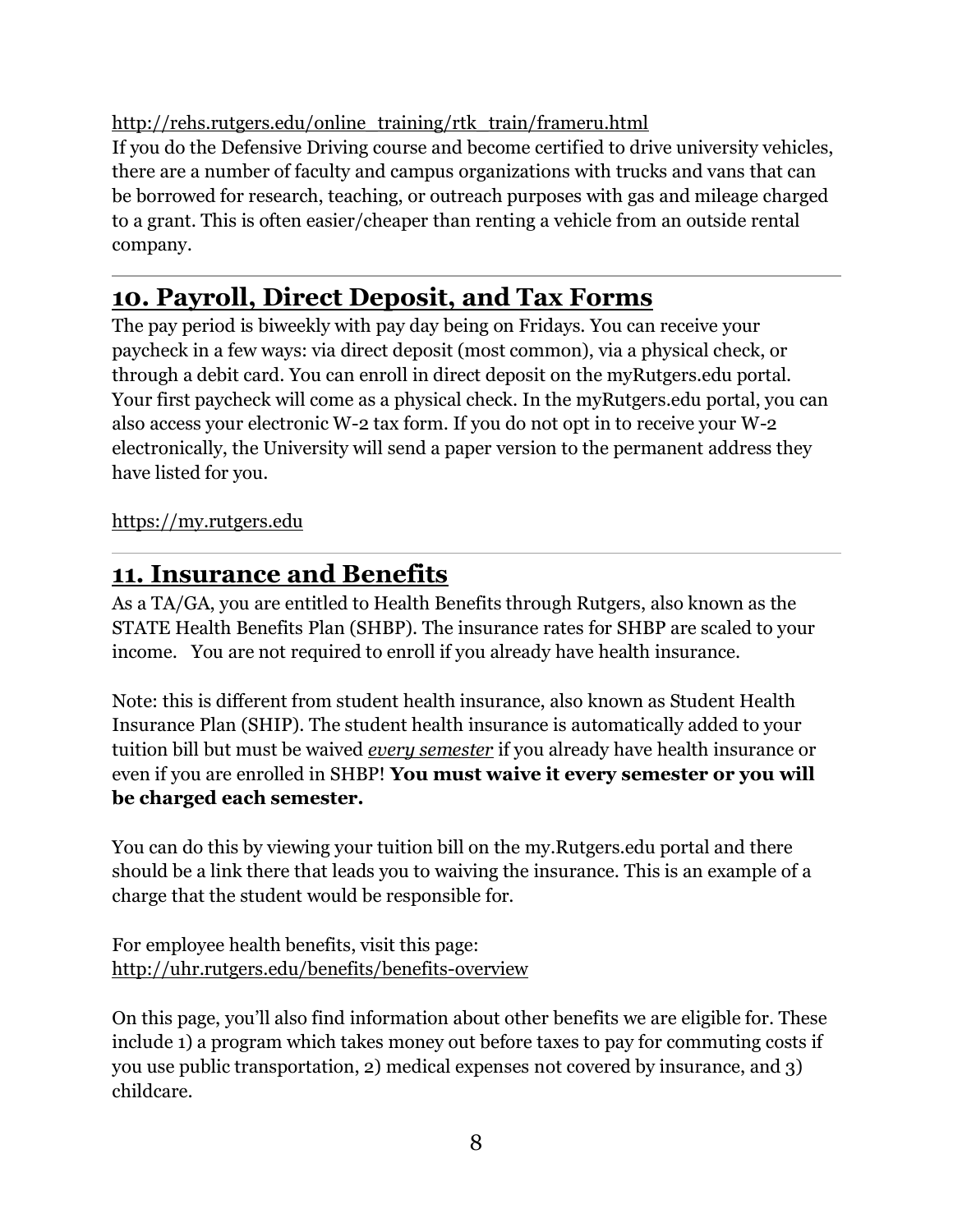### <span id="page-8-0"></span>**12. Union**

Rutgers TA/GA's are unionized under the AAUP-AFT. You can expect to receive emails to a non-university email from the union every so often. Here is the union website if you are interested in learning more:

<https://rutgersaaup.org/>

### <span id="page-8-1"></span>**13. Tuition Remission**

As a fully funded graduate student, you are not responsible for paying your term bill. Eligible TA/GA's will receive remission for tuition, campus, computer, school, new student, and course fees. All other charges are the responsibility of the student.

The student health insurance is automatically added to your tuition bill but must be waived *every semester* if you already have health insurance or even if you are enrolled in SHBP! **You must waive it every semester or you will be charged each semester.** 

You can do this by viewing your tuition bill on the my.Rutgers.edu portal and there should be a link there that leads you to waiving the insurance. This is an example of a charge that the student would be responsible for.

A quick note about student loans from previous degrees: Being that you are still enrolled as a student, you can defer loan payments with federal student loans or possibly even your private loan company. There are/may be some forms that you need to fill out and submit to the loan company. Consult with your loan company for further information.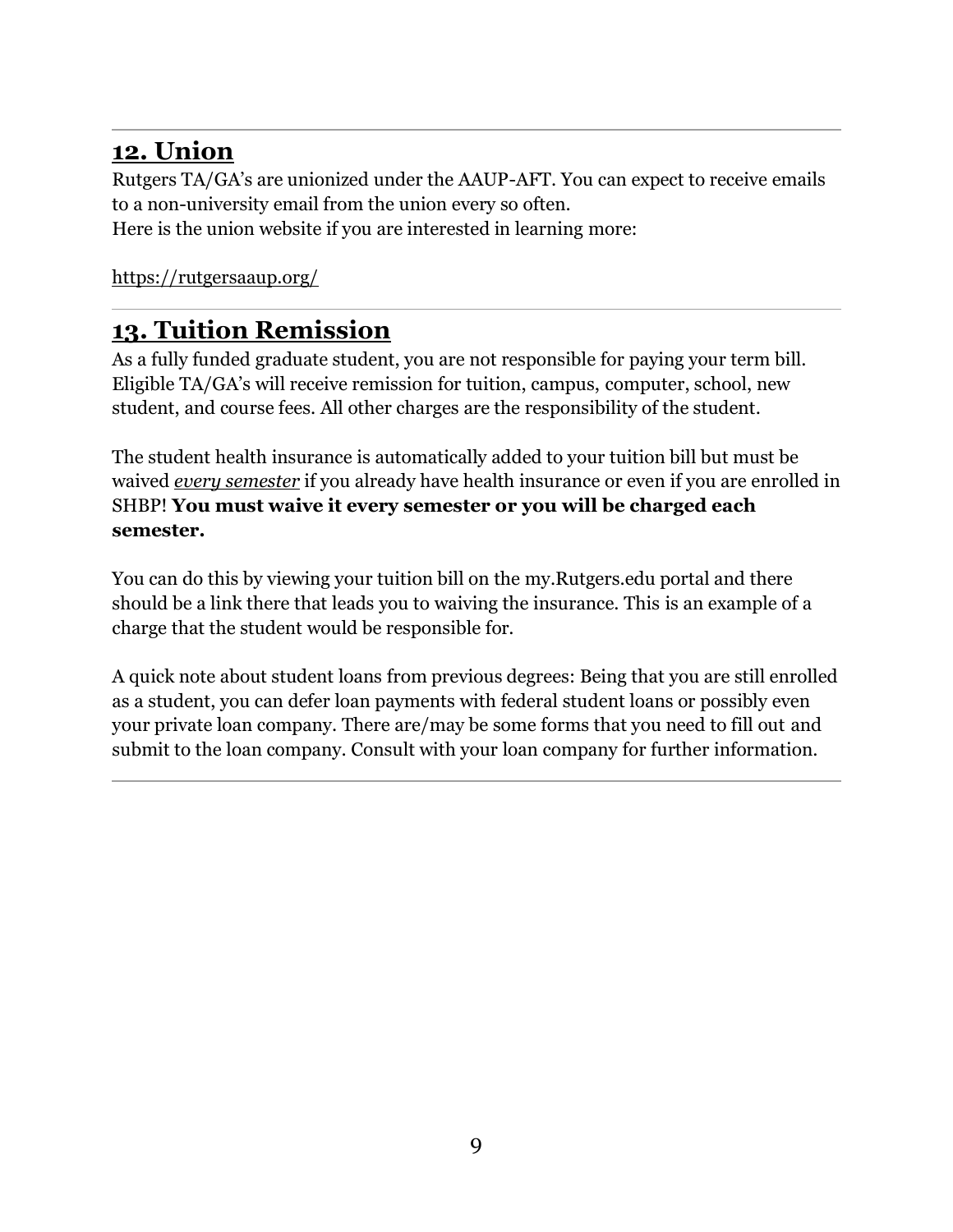## <span id="page-9-0"></span>**14. General Degree Things**

Let's look at what you can kind-of GENERALLY expect in terms of coursework. This is a rough skeleton of a plan, *everyone's looks different.*

**Table 1.** Rough skeleton of a generic course schedule for a PhD or MSc in Oceanography graduate student.

Blue color denotes PhD students. Red denotes master's students. Black is for everyone. *Italics* indicate core-classes offered.

|                   | Summer                                                                                          | Fall                                                                                                       | Spring                                                                       |
|-------------------|-------------------------------------------------------------------------------------------------|------------------------------------------------------------------------------------------------------------|------------------------------------------------------------------------------|
| Year <sub>1</sub> | <b>Register for Classes</b><br>Handle the admin.<br>stuff<br>Get settled<br>Maybe some research | Physical Oceanography<br>+ 6 credits in other classes<br><b>Biological Oceanography</b><br>Marine Geology^ | Misc. Classes<br>Chem. Oceanography<br><b>Written Pre-Qualifying</b><br>exam |
| Year <sub>2</sub> | Research/lit dive<br><you got="" this<br=""><b>Oral Pre-Qualifying</b><br/>exam</you>           | Misc. Classes<br><b>Oral Pre-Qualifying exam</b>                                                           | Misc. Classes<br><b>Qualifying Exam (Thesis</b><br>Proposal)?                |
| Year 3            | Research<br><b>Qualifying Exam</b><br>(Thesis Proposal)?                                        | Misc Classes?<br><b>Master's Thesis Defense?</b><br><b>MSc Final Exam</b>                                  |                                                                              |
| Year 4            | Research                                                                                        | Research                                                                                                   |                                                                              |
| Year 5            | Research                                                                                        | <b>PhD Dissertation Defense?</b>                                                                           |                                                                              |
| Year 6            | Research                                                                                        | <b>PhD Dissertation Defense?</b>                                                                           |                                                                              |

^Marine Geology is listed under the Geological Sciences Department

\*Note this does not include the Operational Master's program\* Information about the Masters of Operational Oceanography can be found here: <https://rucool.marine.rutgers.edu/academics/master-of-operational-oceanography/>

\*Another note: at any point after qualifying exam you are able to audit classes that will aid in your research

As you know from the Degree Requirements page, PhD and Master's students are required to take Physical Oceanography plus two other core classes for PhD, or one other for the Masters.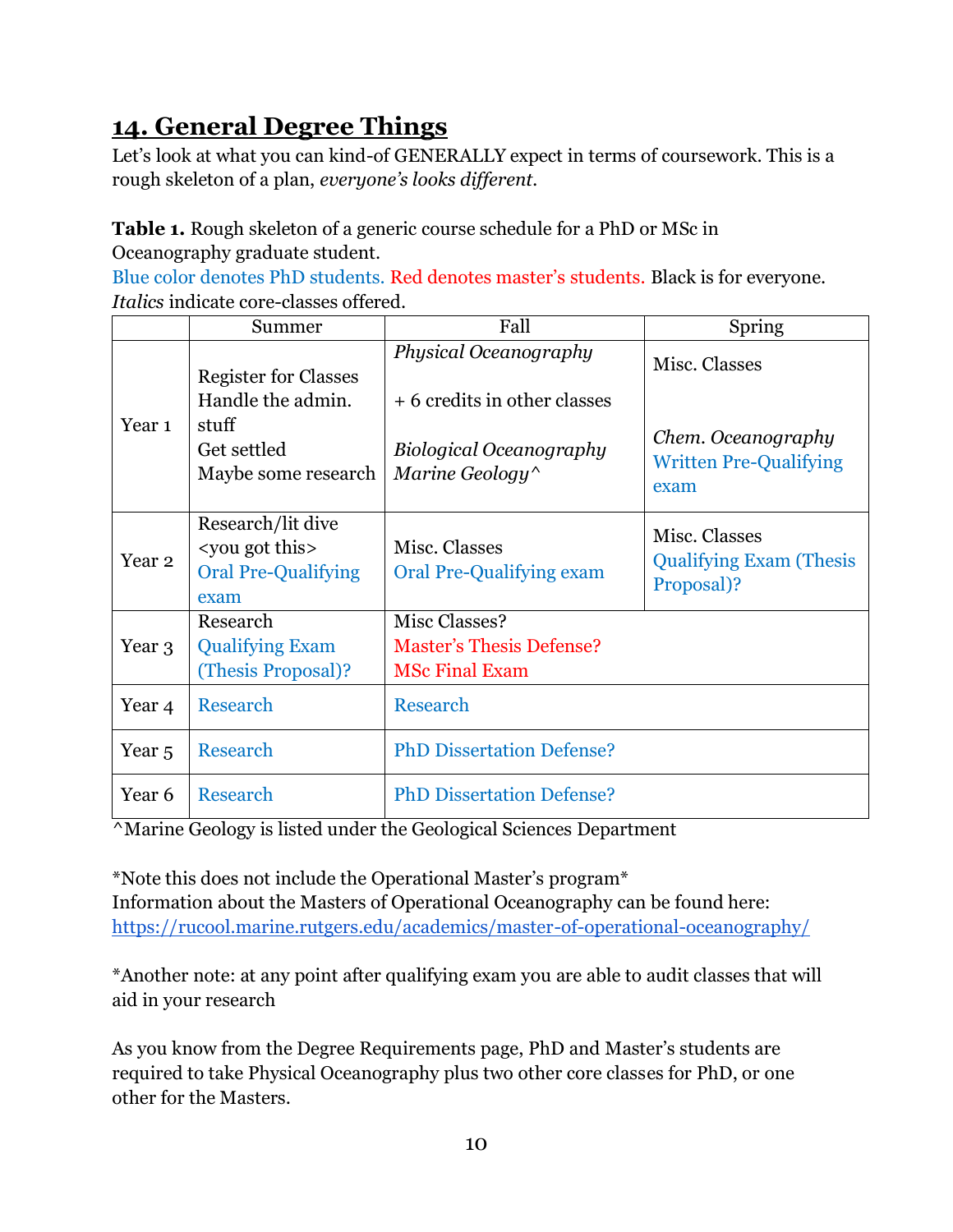Check out the degree requirements here: <https://marine.rutgers.edu/academics/graduate/degree-requirements/>

|                                  | PhD                          | <b>Masters</b>               |
|----------------------------------|------------------------------|------------------------------|
| # of Core Classes                | Physical Ocean + 2 Cores     | Physical Ocean + 1 core      |
| # of Class Credits               | 30                           | 24                           |
| # of Research Credits            | 42                           | 6                            |
| # of Upper Level                 | No more than 12 from         | No more than 12 from         |
| <b>Undergrad Credits allowed</b> | undergraduate courses at     | undergraduate courses at     |
|                                  | the 300 or 400 level         | the 300 or 400 level         |
|                                  | only 6 of those 12 can be at | only 6 of those 12 can be at |
|                                  | the 300 level.               | the 300 level.               |

| <b>Table 2.</b> General overview of credits needed for PhD and Master's students |
|----------------------------------------------------------------------------------|
|----------------------------------------------------------------------------------|

\*Note this does not include the Operational Master's program\*

### <span id="page-10-0"></span>**15. Registering for Classes**

Look up courses here: <http://sis.rutgers.edu/soc/> Register for courses here: <https://sims.rutgers.edu/webreg/> DMCS course descriptions are listed here: <https://marine.rutgers.edu/academics/graduate/course-listing/>

Registering for classes isn't as pressing as it is during undergrad, so don't stress too much about this. It is important to consult with your advisor about what classes are good for you to take and when you should take your research credits.

To be considered full-time, you need to take a minimum 9 credits of courses/research a semester, unless you get approval to do otherwise. TA/GA credits do not count towards this total.

We are allowed to take two high level undergrad courses (300 or 400 level) as well. Dynamics of Marine Ecosystems (11:628:320) is a common undergrad course that many grad students take and is particularly helpful if you don't have a marine science background.

You are also allowed to take courses in other departments (Ecology and Evolution, Atmospheric Science, Geology, Biochemistry, Environmental Science, etc). So make sure to look at the offerings for those departments too, which can be found on the course look up site listed above.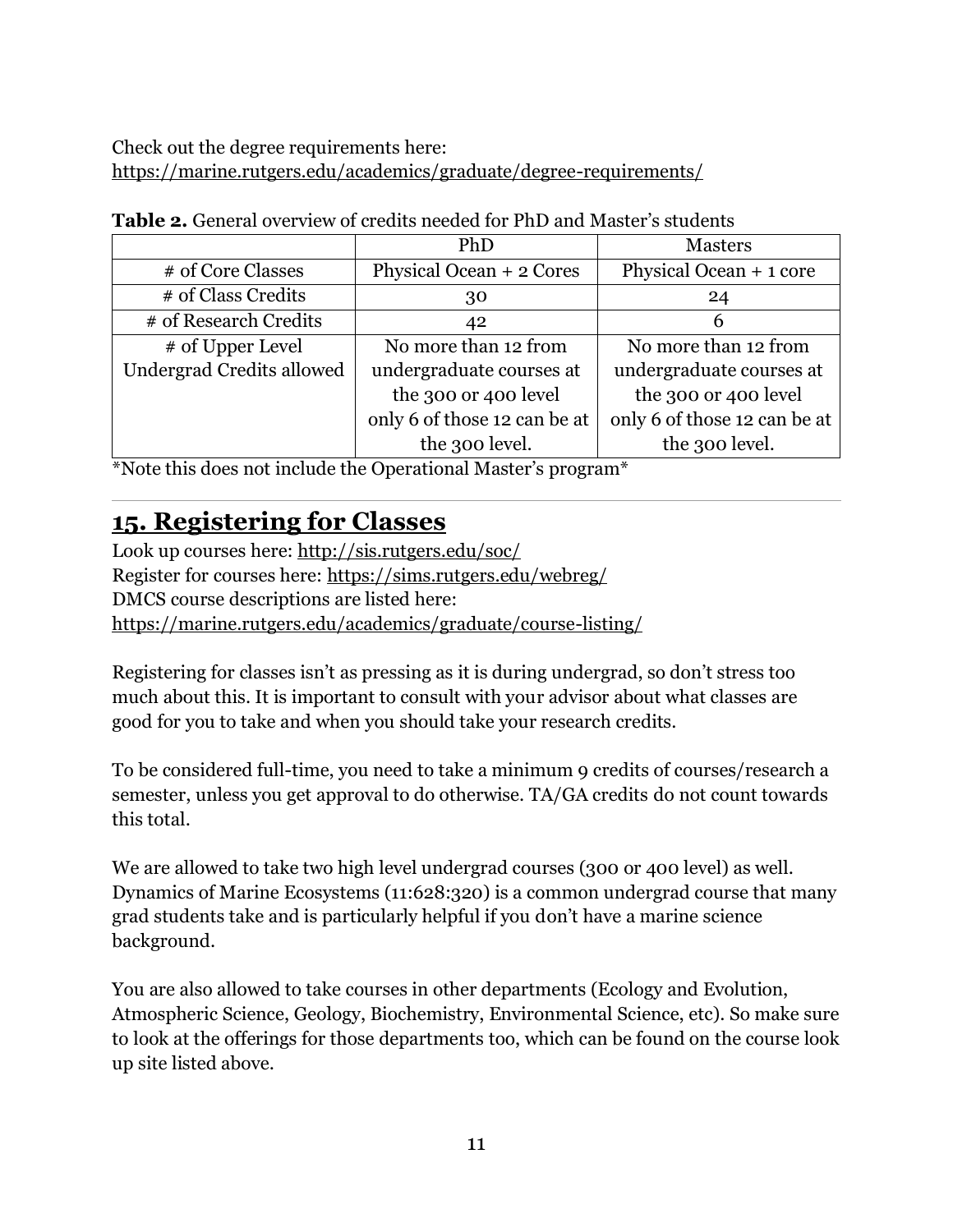### *TA/GA and Fellowship Credits*

In addition to your classes/research credits, if you are on a TA or GA, you will sign up for 6 TA or GA credits a semester. These credits don't count towards graduation, but are required to maintain status as a TA or GA.

So for a semester you should be registered in 15 credits—9 for classes/research and 6 for TA/GA.

If on a Fellowship, you don't sign up for these types of credits per semester, you will sign up for the graduate fellowship and it will show up on the transcript as zero credits.

### *Research Credits*

Research credits are separate, and you also use Webreg to register for them. There is no timeline necessarily on when to take your research credits. Some people register for them in their first year and others wait until their second or third year. The important thing is that you meet the minimum requirements needed for your degree.

It is important to talk with your advisor about registering for research credits as they are something that is catered to you and your research specifically.

### *Other information*

Towards the end of your degree, you may not have a full 9 credits a semester for classes/research to be considered full-time. This could be of concern for students with visas, students buying discounted NJ Transit tickets, or students deferring student loans. These situations could require forms that need to be signed by the graduate program director. Again, it is important to consult with your advisor about classes and research credits!

*Main Theme:* Consult with your advisor about registering for classes and research credits. It's all a case-by-case, student-specific basis. Everyone's path to finishing their degree is different.

### <span id="page-11-0"></span>**16. Business Cards**

If you are interested in getting business cards to distribute at conferences, meetings, etc., order them through this website:

<https://secure.duplionline.com/jDOL/servlet/login>

Login into the website with "rutstu" in all three boxes and design your formal Rutgers / DMCS business card!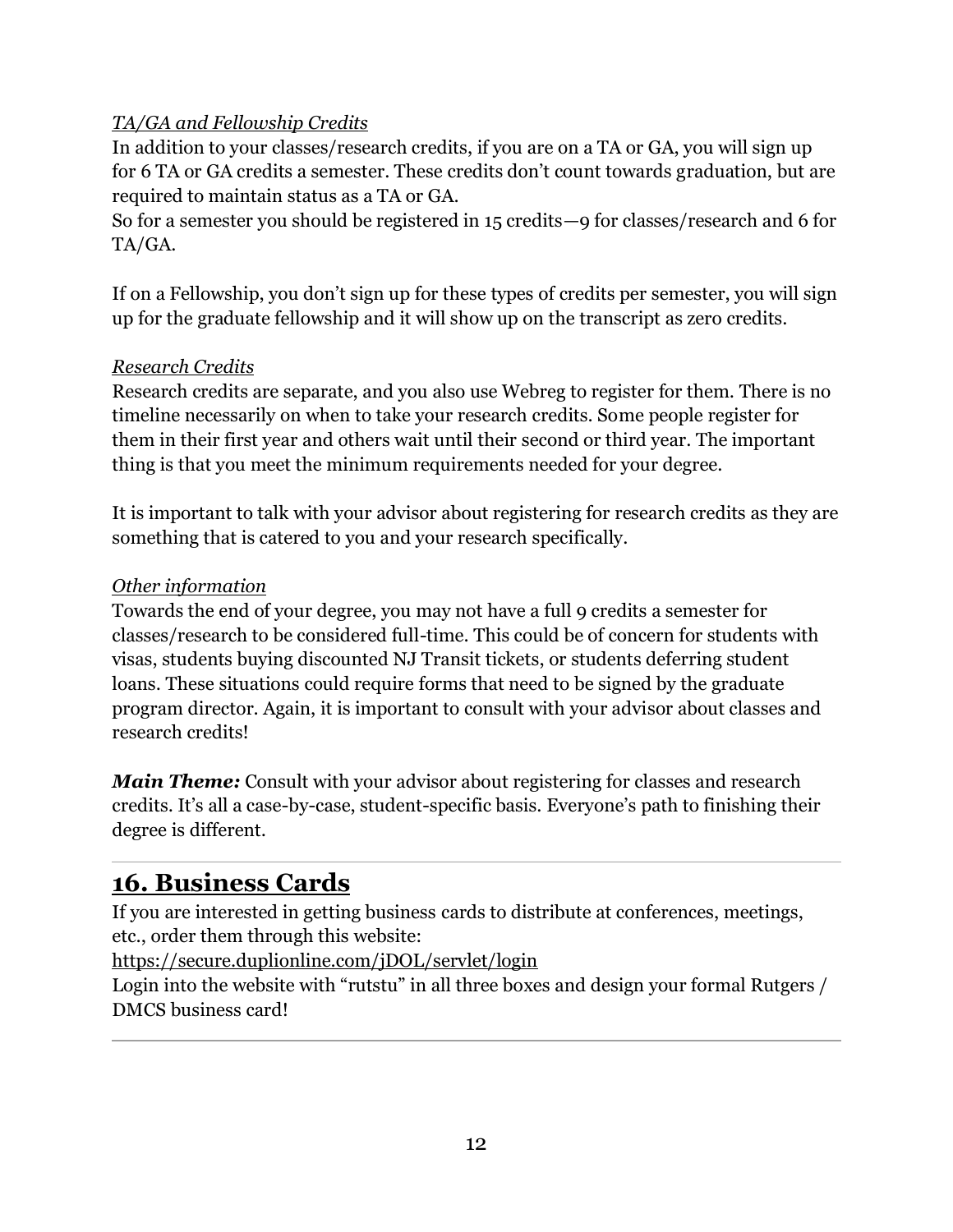## <span id="page-12-0"></span>**17. Travel Awards/Funding opportunities**

Rutgers School of Graduate Studies has a webpage where you can search for funding opportunities.

<https://gradfund.rutgers.edu/>

The Graduate School offers funding to travel to conferences across the country. To request funding, you can apply here:

<https://grad.rutgers.edu/funding/conference-travel-funding> Additionally, be sure to keep an eye on your email because different opportunities are constantly shared amongst the department.

DMCS will cover some of the cost of travel. For more information, be sure to talk with your advisor and/or the Graduate Program Director.

### <span id="page-12-1"></span>**18. Library Resources**

The Rutgers library system is a wonderful resource: <http://www.libraries.rutgers.edu/>

The library offers a variety of courses which you might find to be useful supplements to your other courses, like programming courses. A calendar list of supplemental courses can be found here:

[https://libcal.rutgers.edu/calendar/nblworkshops?cid=4537&t=d&d=0000-00-](https://libcal.rutgers.edu/calendar/nblworkshops?cid=4537&t=d&d=0000-00-00&cal=4537&inc=0) [00&cal=4537&inc=0](https://libcal.rutgers.edu/calendar/nblworkshops?cid=4537&t=d&d=0000-00-00&cal=4537&inc=0)

Courses on R, SAS, SPSS, and Stata programming: <https://libguides.rutgers.edu/c.php?g=336179&p=2265207>

If the Rutgers' library does not have access to a book, book chapter, or article that you need, you can file a request for those materials online. They will provide the journal article or book chapter within 24-hours. It's actually amazing:

[https://www.libraries.rutgers.edu/find-access-and-request-library](https://www.libraries.rutgers.edu/find-access-and-request-library-materials/interlibrary-loan-borrow-other-libraries)[materials/interlibrary-loan-borrow-other-libraries](https://www.libraries.rutgers.edu/find-access-and-request-library-materials/interlibrary-loan-borrow-other-libraries)

Books will be delivered to the library of your choice for pickup.